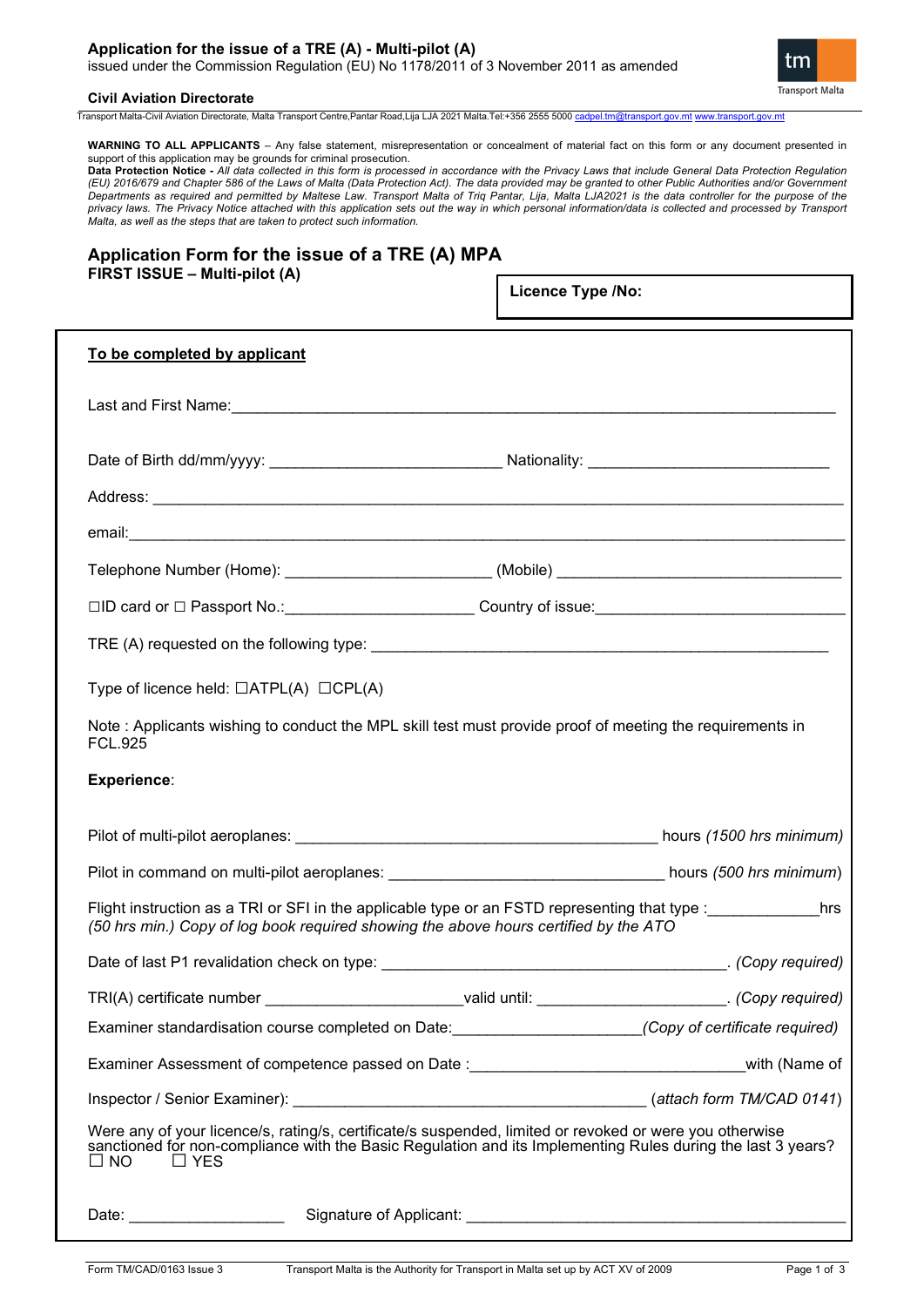#### **Civil Aviation Directorate**

Transport Malta-Civil Aviation Directorate, Malta Transport Centre,Pantar Road,Lija LJA 2021 Malta.Tel:+356 2555 5000 <u>[cadpel.tm@transport.gov.mt](mailto:cadpel.tm@transport.gov.mt) [www.transport.gov.mt](http://www.transport.gov.mt/)</u>

## **Submission Instructions**

|                                                                            | <b>Office</b><br><b>Use Only</b> |
|----------------------------------------------------------------------------|----------------------------------|
| <b>Documents required:</b>                                                 |                                  |
| 1. A copy of the Certificate for the Examiners Standardisation Course.     |                                  |
| 2. Log Book showing flight instruction as TRI or SFI certified by the ATO. | $^{\circledR}$                   |
| 3. Copy of Licence held.                                                   | $\circledS$                      |
| 4. Copy of the TRI Certificate.                                            | $^{\circledR}$                   |
| 5. Copy of Medical certificate.                                            | $\circledS$                      |
| 6. Last proficiency check on type if not already submitted.                | $^{\circledR}$                   |
| 7. Assessment of Competence Form (TM/CAD/0141)                             | $^\circledR$                     |
| 8. Copy of your Criminal Record (not older than 3 months)                  | $^{\circledR}$                   |

# **It is important to send all the documents to avoid a delay in the issue of the rating.**

## **Transport Malta – Civil Aviation Directorate Bank Details:**

Bank Name: Bank of Valletta Bank Branch: Naxxar Bank Address: 38, Triq tal-Labour, Naxxar NXR 9020 Bank's BIC Code: VALLMTMT Sort Code: 22013 Account Holder: Transport Malta – Civil Aviation Directorate Account No: 12000580013 IBAN No: MT13VALL 22013 0000 000 12000 5800 13

**Fee**: The applicable fee in the Malta Air Navigation Order / Scheme of Charges on the Transport Malta website has to be submitted with the application.

Queries: If you need additional information send an email to [cadpel.tm@transport.gov.mt](mailto:cadpel.tm@transport.gov.mt) to the attention of **Personnel Licensing Section, Transport Malta Civil Aviation Directorate** - giving your contact telephone number.

Send completed form to: **Transport Malta-CAD, Personnel Licensing Section, Pantar Road Lija, LJA 2021, Malta**